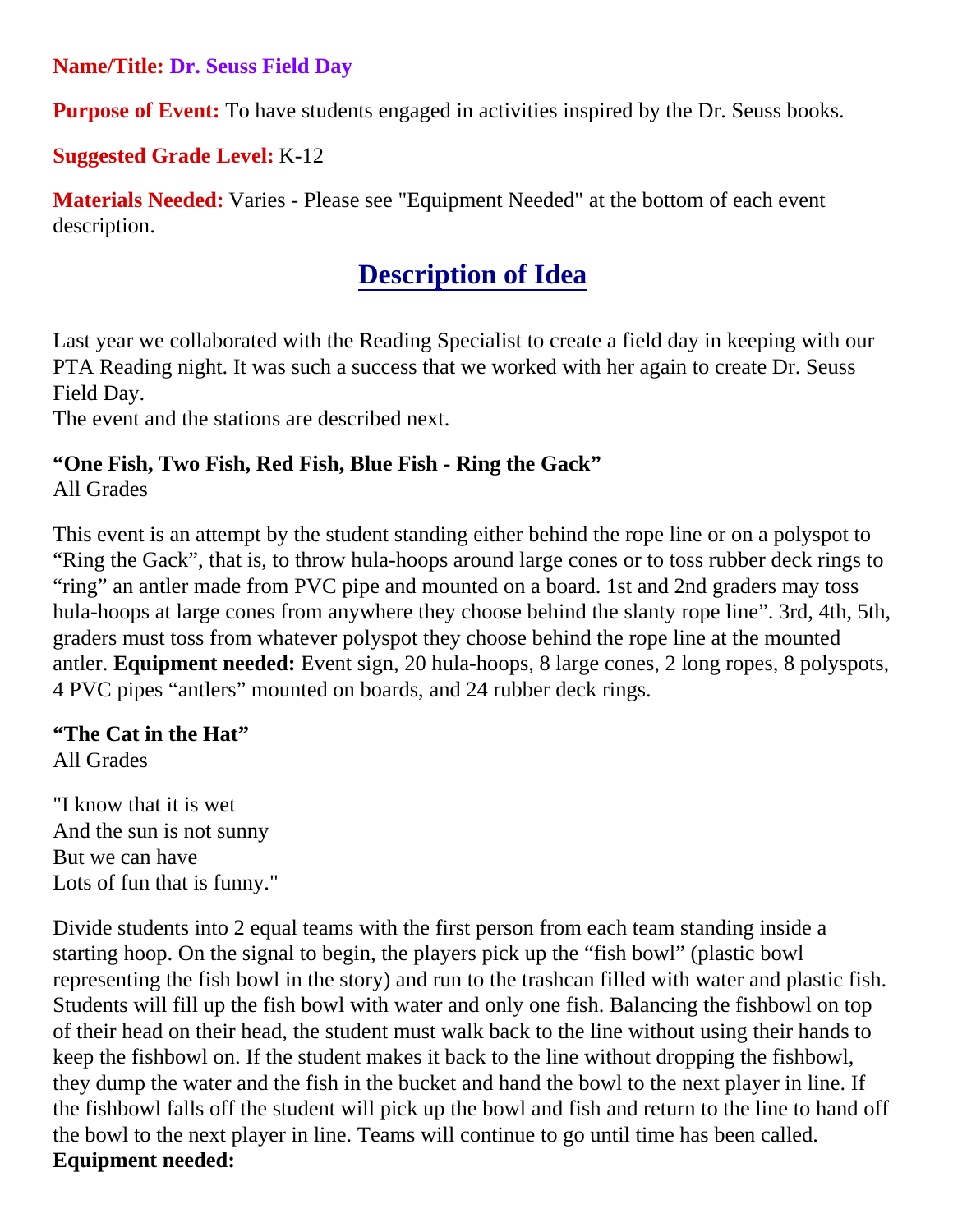Event sign, 2 hula-hoops, 70 or 80 small plastic fish, 1 trashcan filled with water, and 30 or 40 plastic bowls (in case bowl cracks).

## **"Green Eggs and Ham"**

All Grades

Students will need to be partnered together, using classroom teacher if odd number of students. Four sets of partners will do this event at one time. On the signal to begin, the partners must run to the hula-hoop to pick up the "green eggs and ham". Each partner must place an egg between their knees and then place the ham between the partner's shoulders so that they are not touching it with their hands. They will run back to the starting line, giving the ham and eggs to the next people in line. The next group must replace the eggs and ham in the hoop, with each placing the egg between their knees and the ham between their shoulders. They run back to the starting hoop and tag the next set of partners in line. This will continue until all have had a turn. **Equipment needed:** Event sign, 8 hula-hoops, 8 plastic eggs, and 4 polyspots to represent ham.

## **"Too Many Daves"**

All Grades

In this event there are 2 "mothers" and 2 "fathers" wearing yellow pinnies and holding squirt bottles filled with water. The rest of the students are "Daves". On the signal to begin, the mothers and fathers who will attempt to squirt them will chase the Daves. If a Dave gets "hit" he has to do 5 jumping jacks to be able to return to the game. Volunteers will stop play after 1 minute to change the mothers and fathers. Play continues on the signal to begin for 1 minute. This event will continue until time has been called. **Equipment needed:** Event sign, 12 cones to mark playing area, 36 squirt bottles, 1 hose, and 4 yellow pinnies.

# **"Horton Hears A Who"**

All Grades

"On the tenth of May, in the Jungle of Nool, In the heat of the day, in the cool of the pool, He was splashing…enjoying the jungle's great joys, When Horton the elephant heard a small noise."

Students will be divided into two teams with the first person from each team standing inside a starting hoop with a pair of chopsticks in their hand. On the signal to begin, these players must move through the "Horton" sprinkler to the pile of "Whos" in the hula-hoop. 1st and 2nd graders can use both hands with the chopsticks to pick up a Who and run back through the sprinkler to the beginning hoop. 3rd, 4th, and 5th graders may only use one hand with the chopsticks (they have to put the other hand behind their back) to pick up a Who and run back through the sprinkler to the beginning hoop. Students from all grades then place the Who in the bucket and pass the chopstick to the next person in line. Teams will continue to go until time has been called.

# **Equipment needed:**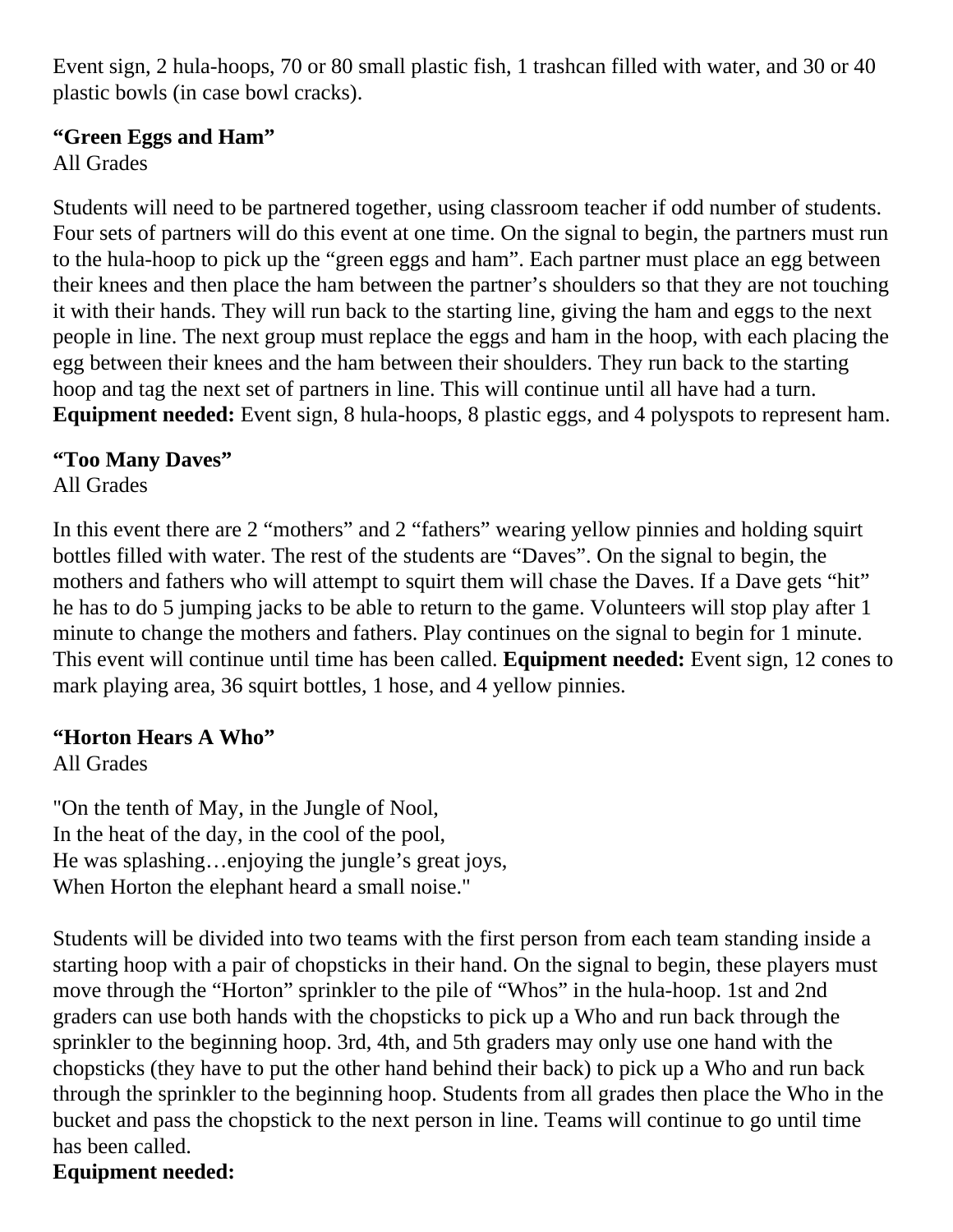Event sign, 4 hula-hoops, 2 hoses, 1 "Y" splitter, 2 elephant sprinklers (purchased at Sam's Club), 100 cotton balls, 4 sets of chopsticks, 2 small buckets.

## **"How the Grinch Stole Christmas"**

All Grades

Students line up in four groups with the first person from each team standing in a starting hoop. On the signal to begin, the first student (Grinch) runs to the Whos Village to the pile of the Whos' "presents" and "steals" one present. She then runs back to the original hoop and places the stolen present in the "Santa Claus Bag". The next player in line goes as soon as the first runner tags their hand. The first runner must place the present in the bag before tagging the next player's hand. If time remains, have all the Grinches turn into "Good Grinches" and return the presents to the Whos by taking one present out of the bag and returning it to the Whos Village (the hula-hoop 50 feet away). They should place the present in the hoop and run back to tag the hand of the next player. This will continue until all have had a turn or time runs out. Equipment needed: Event sign, 8 hula-hoops, 80 wrapped presents, and 4 large "Santa Claus" bags. May wrap small wooden blocks with contact paper or place clear tape over them so that they do not come unwrapped or torn.

# **"I Am Not Going To Get Up Today"**

All Grades

"You can pour cold water on my head But you're wasting your time. So go away! I am NOT going to get up today!"

Divide students into 2 equal teams with the first person from each team standing inside a starting hoop. On the signal to begin, these players pick up a sponge from the trashcan filled with water. The must pass the sponge over their head to the next person in line. The players continue passing the sponge over their heads until it gets to the last player in line. This person will take the sponge back to the front of the line, dunk the sponge in the trashcan and begin passing it over their heads again. Teams will continue to go until time has been called. **Equipment needed:** Event sign, 2 hula-hoops, 1 trashcan filled with water, and 2 car washing sponges.

### **"Horton Hatches The Egg"** All Grades

Divide students into 2 equal teams with the first person from each team (Horton) sitting on a hoppity hop ball (representing the egg). On the signal to begin, these players hop on the eggs around the cone and back to the start. The next person in the starting hoop will sit on the egg and wait for the next signal to begin. This is an individual race, not a team relay. These races should continue until time has been called.

**Equipment needed:**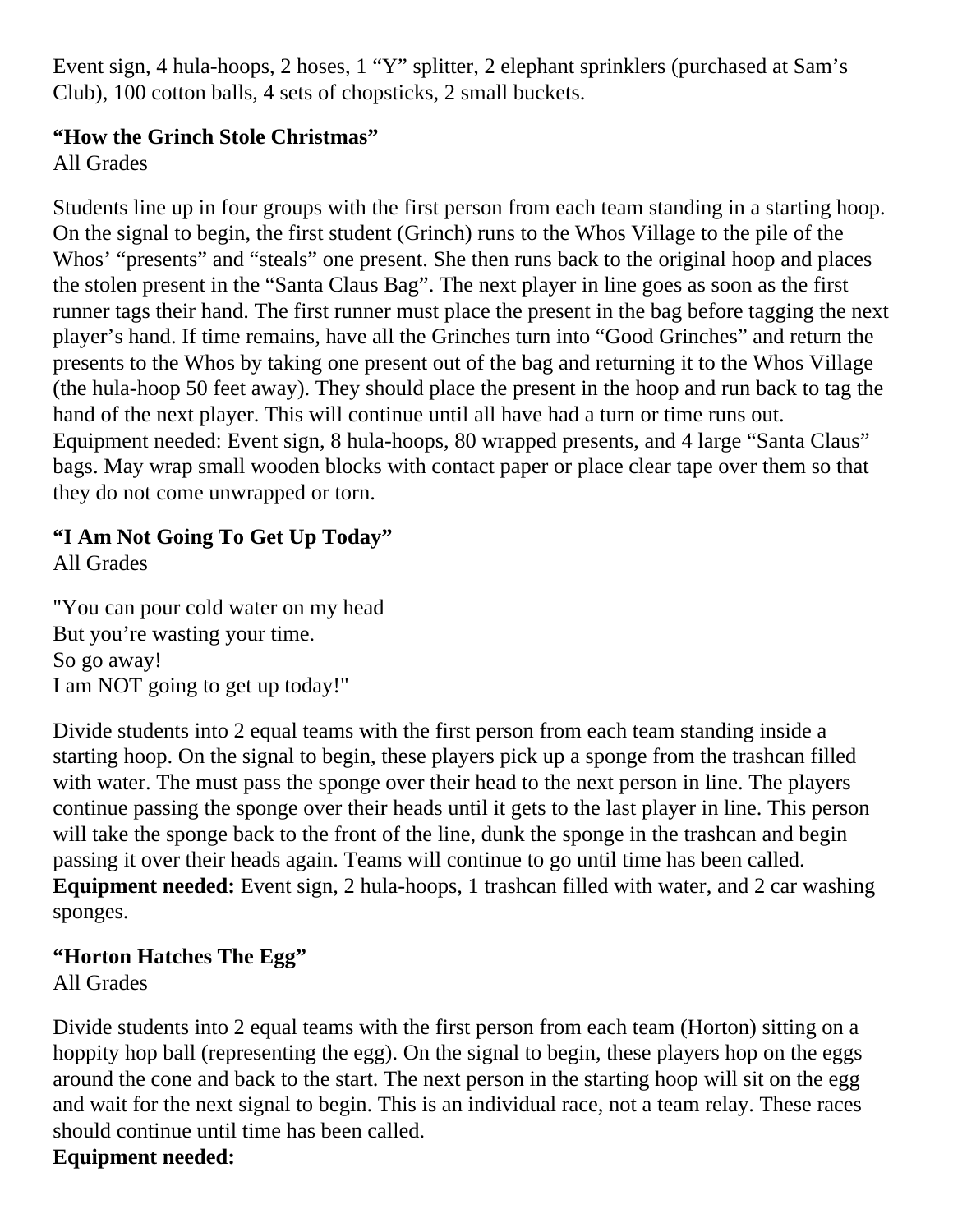Event sign, 2 hula-hoops, 4 hoppity hop balls, and 2 cones.

### **"Great Day for Up"** All Grades

"Up stairs! Up ladders! Up on stilts! Great day for up Mt. Dill-ma-dilts"

Divide students into 2 equal teams with the first person from each team standing on stilts made of wood blocks or cans and inside a starting hoop. On the signal to begin, these players will walk on the stilts around the cone obstacle course and back to the start to tag the hand of the next student in line. The next person in the starting hoop should have another pair of stilts on and ready to walk the course. Teams will continue to go until time has been called. **Equipment needed:** Event sign, 2 hula-hoops, 4 sets of stilts made from wood or cans, and 10 cones.

### **"The Lorax Versus The Once-lers"**

All Grades

Scatter at least 40 cones (representing the Truffula Trees) inside the playing area (marked by colored domes) with half of the cones lying down and half of the cones standing up. In this event there are 2 groups - the Lorax (representing Truffula Trees getting planted or picked up) and the Once-lers (representing Truffula Trees getting chopped or knocked down). One group will wear pinnies to distinguish between the two groups. On the signal to begin, the Once-lers job will be to knock each cone that is standing up down and the Lorax's job will be to pick each cone up that is laying down. They will run from cone to cone to do their jobs. Volunteers will stop play after 1 minute to change how they are moving. For example, after the first minute they will walk backwards, and after the second minute is up they will skip. The volunteers should then change the student's job with the Lorax (up) now becoming a Once-ler (down). Let them run again, then hop, and slide. This event will continue until time has been called. **\*\*Note:** Do not allow students to use their feet to kick over cones - only hands may be used to

knock the cones over and put them up.

**Equipment needed:** Event sign, 12 domes to mark playing area, 20 of the same color pinnies and at least 40 cones.

#### **"The Sneetches Frankfurter Roasts"**

All Grades and Volunteers

This is the refreshment and first aid station. Students are to be given one cup of drink and a snack of some kind. May want to have the school nurse on hand to treat any injuries that may happen.

**Equipment needed:** Event sign, Cups, sandwich bags, ice in coolers, drinks, snack, trash cans,